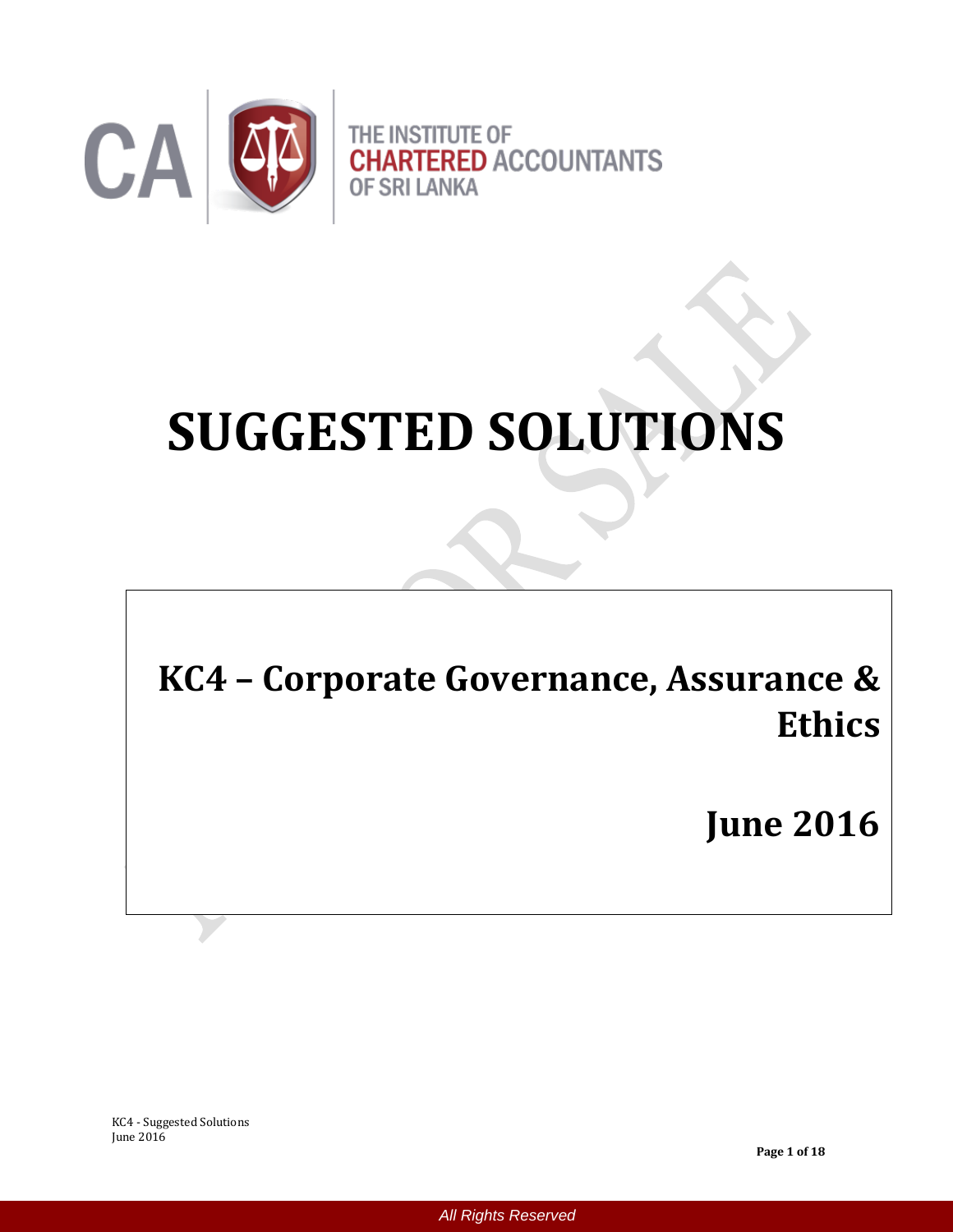Relevant Learning Outcome/s:

- 1.3.1. Evaluate an audit committee charter including the key aspects of an audit committee, such as:
	- Role of "the audit committee"
	- Membership and meetings
	- Financial and management information reporting
	- Internal controls
	- Internal audits and external audits
	- Conflict of interest
- 1.5.1 Advise on the process of ethical conflict resolution
- 1.10.1. Advise on the ethical issues and safeguards applicable to provision of nonassurance services.
- 1.6.1. Advise on the use of conceptual framework approach to complying with fundamental ethical principles, in terms of identifying threats, evaluating the significance of threats and applying safeguards.
- 1.7.1. Advise on ethical issues faced by a professional accountant in an enterprise for a given scenario.

## **Suggested Detail Answer:**

(a) *Finance director's statement on the audit committee's responsibilities ensuring compliance with the new rules issued by SEC on related party transactions including the review:-*

The main responsibilities of an audit committee generally include the following:

- Review of financial statements and systems
- Review of internal control
- Review of risk management
- Liaison with external auditors
- **Ensure compliance with the legal and regularity requirements.**

In reviewing the financial statements, the audit committee ensures whether the financial statements are in compliance with the accounting framework applied (Sri Lanka Accounting Standards). The audit committee also checks the interim/ quarterly reporting to SEC.

The objective of the new rules on "related party transactions" is to ensure that the interests of shareholders are protected. All listed companies should comply with these rules with effect from 1 January 2016. Since HC is a PLC, it also has to comply and the audit committee may direct the board of directors to ensure compliance. However, these rules specify the forming of a "Review Committee" to review related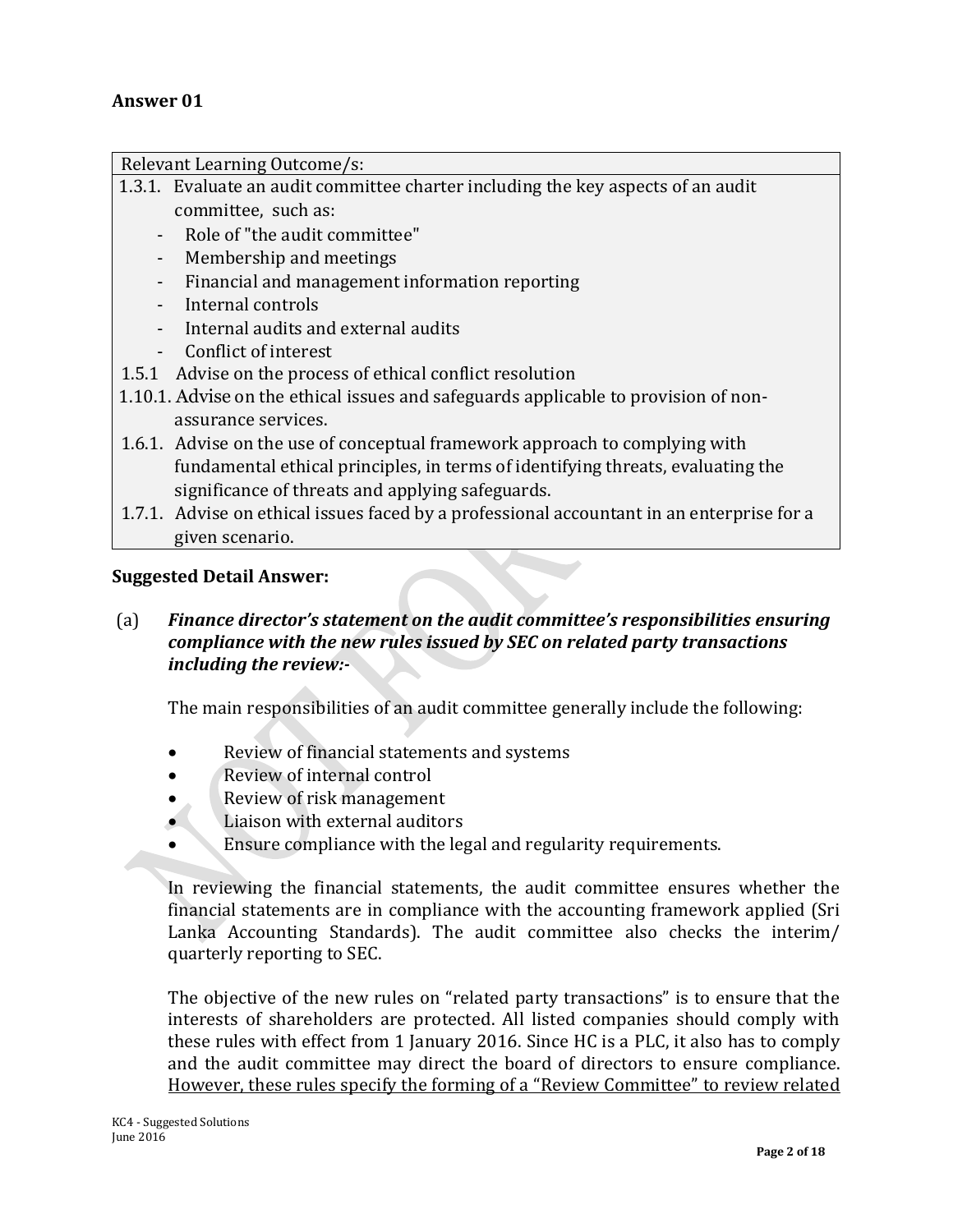party transactions. This committee should comprise a combination of non-executive directors and independent non-executive directors. The composition of the committee may also include executive directors, at the option of the listed entity.

The Appendix 9A of the rules states other than the transactions that have been exempted by the rules the review committee should review all related party transactions in advance. Therefore the responsibility for reviewing lies mainly with the review committee and where necessary the review committee should ensure that required approvals of the board of directors is obtained for such transactions.

When making an announcement to the SEC about those related party transactions which exceed the threshold given in the rules, the review committee should make a statement confirming that these related party transactions are on normal commercial terms and there is no prejudice. The annual report should also contain a report of the review committee on related party transactions.

Therefore, the responsibility for transaction review and compliance with the rules introduced by SEC are with the Review Committee. However, when the audit committee reviews the annual financial statements it can also check whether the relevant disclosure specified in the rules are included in the annual report of HC (those transactions that exceed the specified threshold to be disclosed in the annual report)

(b) Process should be in place on related party transactions (RPTs)

The directors are responsible to ensure related party disclosure and reporting on such transactions as per SEC guidance/regulations. To be in compliance with these requirements the directors can design and implement the process to include the following:

- The directors need to define what are the related party (with reference to the definition provided in LKAS 24)
- The process should be in place to identify who the related parties are (can identify the existing subsidiaries, associates and other affiliates)
- A mechanism to capture related party transactions should be in place. For this directors could consider the following:
	- Disclosures by the directors at board meetings regarding their interests in conflicts due to the related party transactions of HC
	- Annual declaration by Key Management Personnel (KMP) regarding their interests in conflicts and whether they have any new related parties
- Compliance with interest register this need to be updated on a timely basis and directors should ensure all related parties are entered in this register. (Companies Act S 192)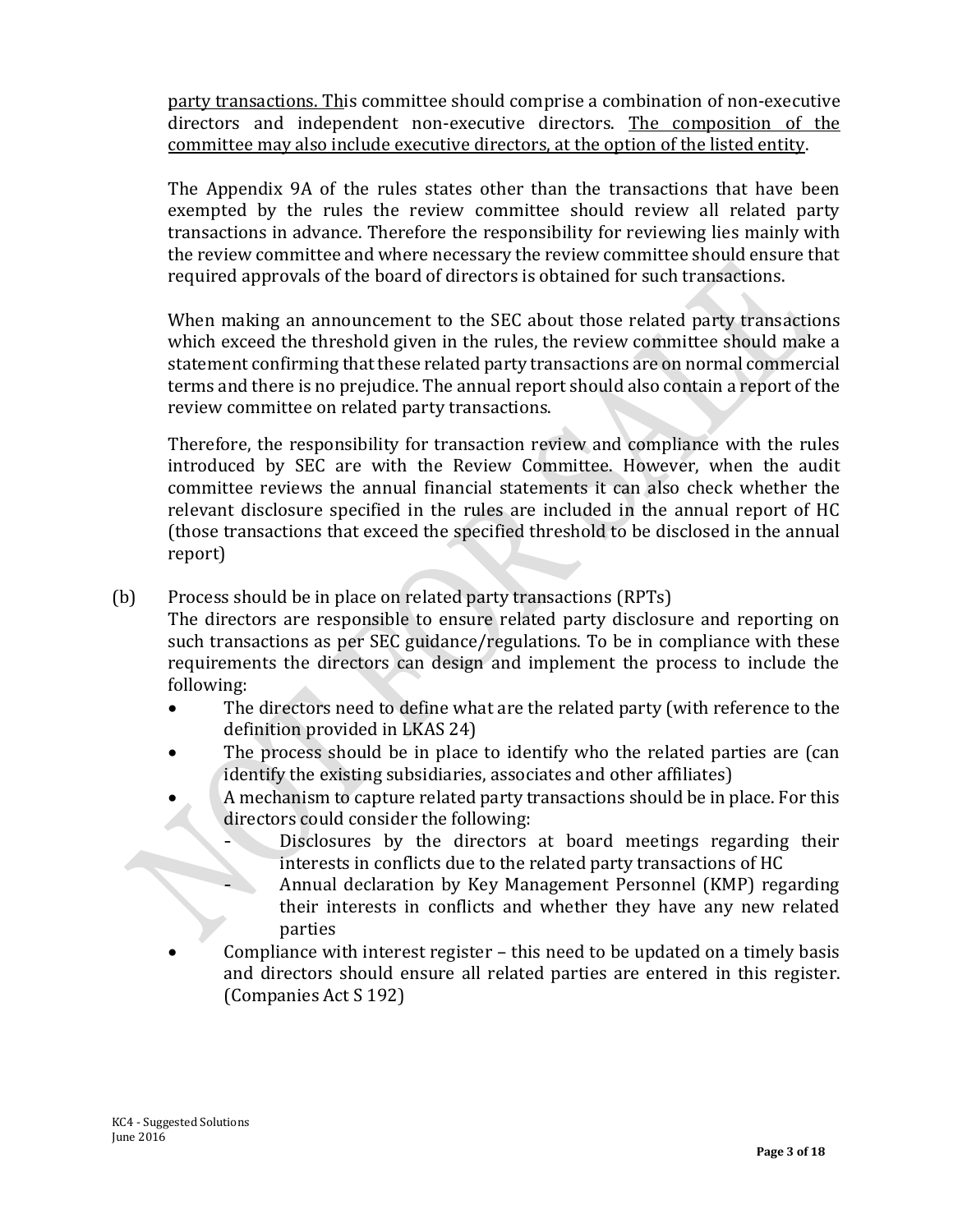(c) (i) CA Sri Lanka has issued a Code of Ethics for Professional Accountants. This provides five fundamental principles of professional ethics and provides a conceptual framework for applying those principles. CA members must apply this conceptual framework to identify threats to compliance with the principles, evaluate their significance and apply appropriate safeguards to eliminate or reduce so that compliance is not compromised. Therefore the auditors of HC also needs to apply the framework in identifying the threats arising by accepting the accounting services.

> The auditors need to perform work objectively and they should be independent from the HC (the auditee). If the external auditor is to accept the proposed work, it involves providing services on accounting, which may involve recommending journals, preparation of financial statements etc. When the auditor is performing the audit, he will be reviewing the revenue figure that the auditor has advised (auditing own work). Therefore, there is a threat of self-review.

> Since HC is a listed entity the threat to the auditor will be significant. It is important to ensure that in providing a non-audit service, external auditors do not:

- audit their own work
- make management decisions for the company
- create a mutuality of interest, or
- find themselves in the role of advocate for the company.

Therefore, the external auditor of HC must analyse the risks arising and put safeguards in place to ensure that the risk is at an acceptable level. Safeguards include:

- Using staff members other than assurance team members to carry out work
- Obtaining client approval for work undertaken

Firms should not prepare accounts or financial statements for listed or public interest clients, unless an emergency arises. For any client, assurance firms are also not allowed to:

- Determine or change journal entries without client approval
- Authorise or approve transactions
- Prepare source documents

Therefore, HC can discuss the scope of the work with HC and may only be an advisor in this regard whilst the management of HC accepts the responsibility of the final implementation of the new accounting standard and preparation of financial statements.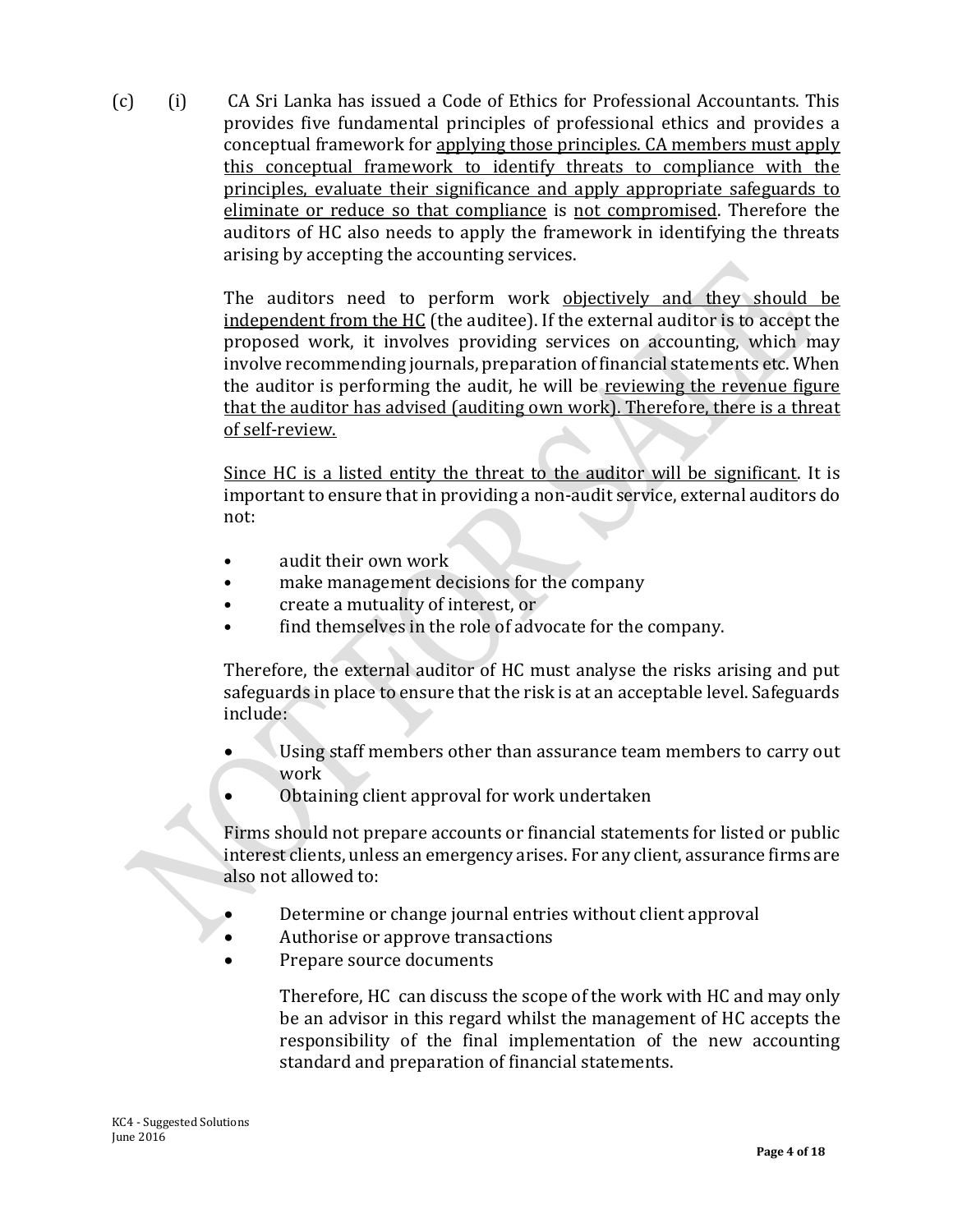(d) Rukmal is a chartered accountant and he has to fulfill the professional obligations to his employer. On the other hand he has to adhere to the code of ethics of the company. Ethical guidance stresses that a professional accountant should normally support the **legitimate and ethical obligations** established by the employer. However in this incident, Rukmal is pressurized to act in a way that threatens compliance with the fundamental principles because the managing director has asked him to arrange for a bribe which is not acceptable as per the business conduct. Now he is in a dilemma. Rukmal needs to maintain integrity in his dealings with the company and he should not be a part of unethical dealings.

Rukmal should act professionally to resolve this conflict. First he may have to approach the managing director and clear his doubts about the payments by requesting necessary approvals and the documentation.

If he refuses to provide those and threaten him, Rukmal needs to make him aware of the company's code of ethics and the prohibition on giving bribes. In this context, he should refrain from acting as per managing director's instructions.

If the managing director does not accept Rukmal's position he needs to inform that he has to take further action. Rukmal could approach his immediate superior, (may be the CFO / finance director) and pressure the managing director to refrain from giving the bribe.

The last resort is to lodge a formal complaint regarding the transaction with the facts to the board of directors**.** 

**(Total 25 marks)**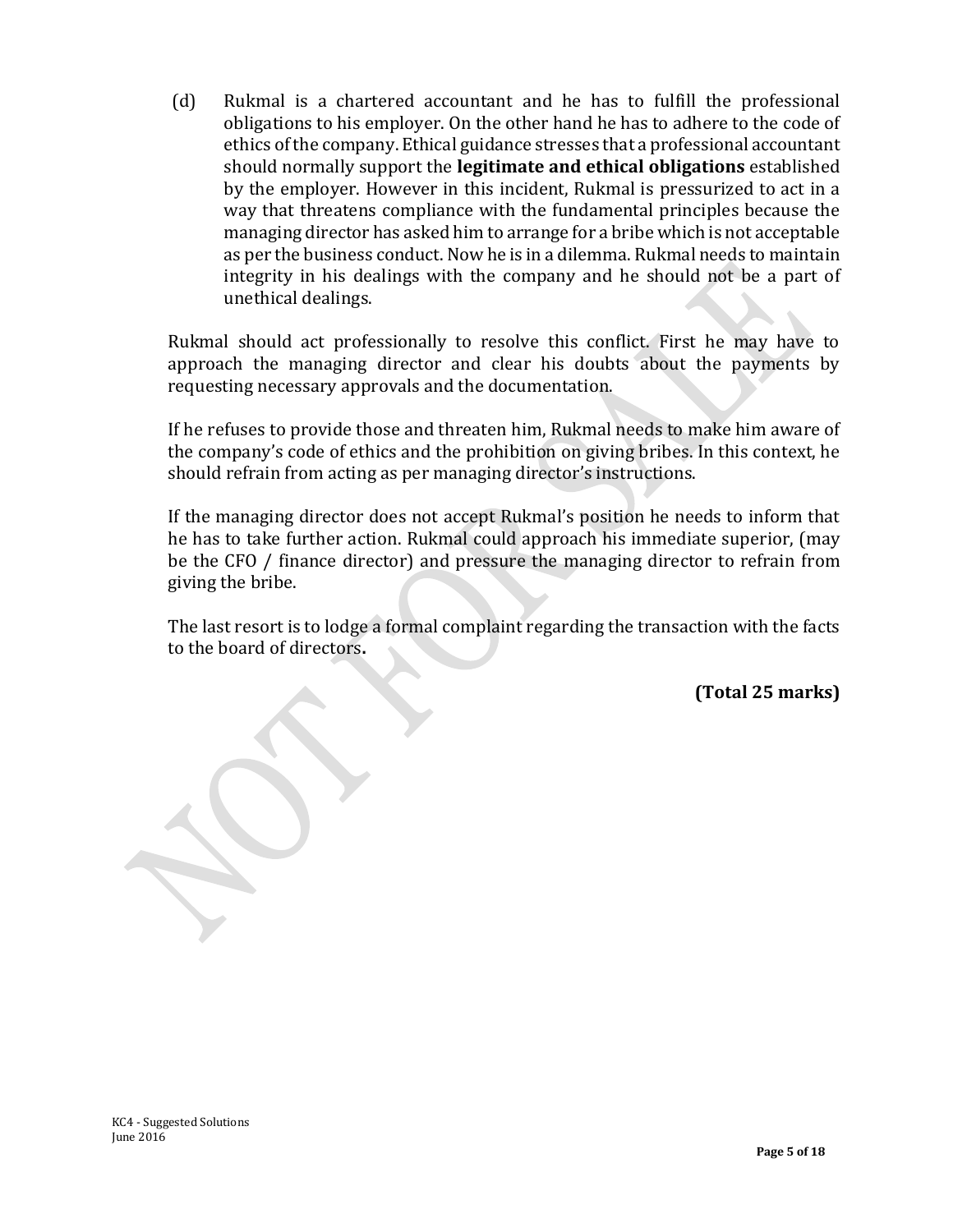## **Answer 02**

Relevant Learning Outcome/s:

- 2.1.3 Demonstrate the key concepts in enterprise risk management including risk appetite, risk analysis, risk mitigation and risk monitoring.
- 2.2.2 Propose measures to be taken to embed risk in the organisational culture.
- 2.3.1. Evaluate the use of a risk management framework
- 2.6.1. Explain the objectives and role of a modern internal auditor.
- 2.6.2. Explain the role of internal auditor in enterprise risk management.

#### **Suggested Detail Answer:**

(a) Although the directors have identified the need for a rigorous risk management process the divisional managers are of the view that it is not relevant at this point of time. It cannot be established in an adhoc manner in response to a crisis situation.

It cannot be established within a short period of time as it is a complex process that is affected by the board of directors, management and other personnel involved in developing strategy. Establishing a risk management process also involves identifying enterprise-wide potential events that may affect the entity and manage risks to provide reasonable assurance regarding the achievement of an entity's objective.

The divisional manager's view cannot be accepted as the company is facing a crisis situation.

- Every company should have a risk managerial process based on event identification (risk areas and opportunities identified by the senior management with the risk appetite).
- As the company is facing a crisis situation there is a need to introduce or to enhance the risk management process in order to face threats and vulnerabilities

Risk management has the following characteristics:

- It is a process, a means to an end, which should ideally be intertwined with existing operations and exist for fundamental business reasons. Therefore it applies to all the processes in the entity.
- It is operated by **people at every level** of the organization and is not just paperwork. It provides a mechanism for helping people to understand risk, their responsibilities and levels of authority. Therefore it cannot be restricted to a separate department / division.
- It is applied **across the enterprise.** This means it takes into account activities at all levels of the organisation from enterprise-level activities such as strategic planning and resource allocation, to business unit activities and business processes. It includes taking an entity level portfolio view of risk.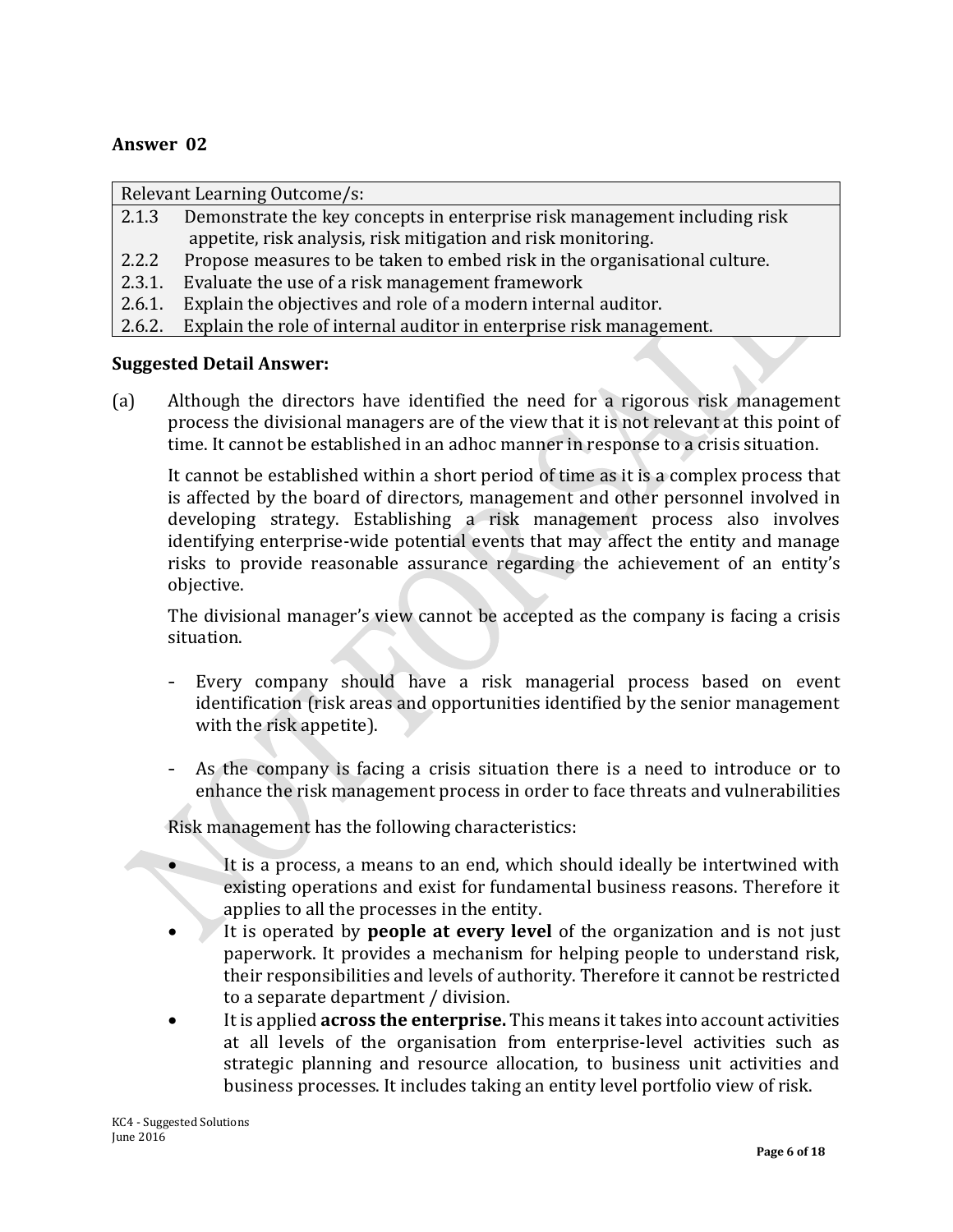Each unit manager assesses the risk for his unit. Senior management ultimately considers these unit risks and also **interrelated risks.** Senior management will assess whether the overall risk portfolio is consistent with the organisation's risk appetite. Therefore all departmental heads of Smoke have a vital role in risk management.

The managers and divisional heads should have an awareness of the risks that fall into their **areas of responsibility** and possible links with **other areas.** The **performance indicators** they use should help them monitor key business and financial activities and highlight when intervention is required. Line managers will be involved in communicating risk management policies to staff and will of course 'set a good example'. Line managers are also responsible for **preparing reports** that will be considered by the board and senior managers. Therefore in large organizations although a separate risk management division is established to support the management, risk management applies to all in the organization and the divisional managers have a key role to play**.** 

# (b) **Modern role of the Internal Audit Division of Smoke**

The internal auditor's role in Smoke PLC is limited to the control over accounting and financial reporting. However, the modern internal auditor's role cannot be restricted only to financial accounting & reporting. The role of the internal auditor has expanded in recent years as internal auditors seek to monitor all aspects (not just accounting) of organisations, and add value to their employers. The management of Smoke needs to understand and can widen the scope of internal auditors, as the management is more concerned about risks, the internal auditor can have a role to play in risk management. Therefore their scope can be extended to risk management activities.

- **Review of the economy, efficiency and effectiveness** of operations.
- **Review of compliance** with laws, regulations and other external requirements, with internal policies and directives, and with other requirements including appropriate authorization of transactions.
- **Review of the safeguarding of assets**. Are valuable, portable items such as computers or cash secured, is authorisation needed for dealing in investments.
- **Review of the implementation of corporate objectives**. This includes review of the effectiveness of planning, the relevance of standards and policies, the organisation's corporate governance procedures and the operation of specific procedures such as communication of information.
- **Identification of significant business** and financial **risks.**
- **Monitoring** the **organisation's overall risk management policy** to ensure it operates effectively,
- **Monitoring** the **risk management strategies** to ensure they continue to operate effectively
- **Special investigations** into particular areas, for example suspected fraud.
- Monitoring of day to day transactions to ensure the control procedure is followed.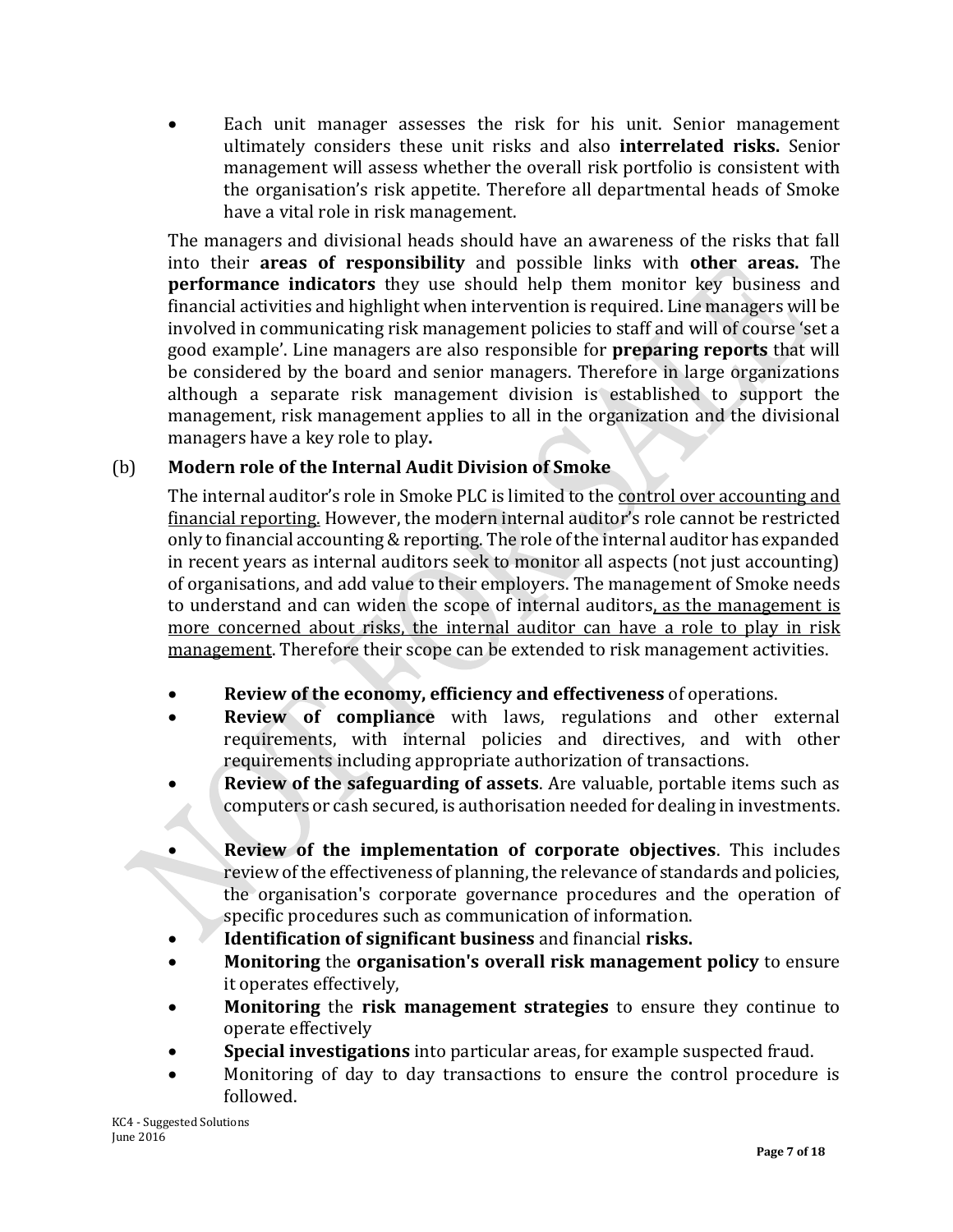- **To :** Board of directors
- **From** : Internal audit division
- **Date : xxxx**
- Subject: Risks and responses

The table below provides possible responses for the identified risks which have been updated in the risk grid. First we need to immediately address these risks which are almost certain and they are discussed below.

|    | <b>Risks</b>                                                        | <b>Responses</b>                                                                                                                                                                                                                                                                                                                        |
|----|---------------------------------------------------------------------|-----------------------------------------------------------------------------------------------------------------------------------------------------------------------------------------------------------------------------------------------------------------------------------------------------------------------------------------|
| 1. | Increase in illicit supply of tobacco<br>products                   | This issue will have a major impact. Therefore<br>we need to respond as follows:                                                                                                                                                                                                                                                        |
|    |                                                                     | Get into a conversation with the<br>government authorities and police to<br>find out the suppliers who do supply<br>illicit tobacco products<br>The company can employ persons who<br>will be able to find such suppliers and<br>reward them accordingly                                                                                |
| 2. | Increase in government levies on<br>tobacco products                | Engage in an effective dialog with the<br>government authorities. Demonstrate<br>with facts and figures the existing<br>payments to the government in the<br>form of levies, taxes.<br>Discuss about the business risks and<br>impact to the economy by analyzing the<br>people who depend on the company<br>(e.g. tobacco leaf famers) |
| 3. | Increase in awareness of health and<br>safety issues in the country | Increase the sponsorship for health<br>$\bullet$<br>programs<br>Seek for alternative products which are<br>not harmful for the health (organic<br>products which meet the same use,<br>virtual smoking methods)                                                                                                                         |
| 4. | Enforcement by government<br>officials in an unfair manner          | This will have a severe impact. Some action is<br>required:                                                                                                                                                                                                                                                                             |
|    |                                                                     | Building up a good relationship with<br>government authorities                                                                                                                                                                                                                                                                          |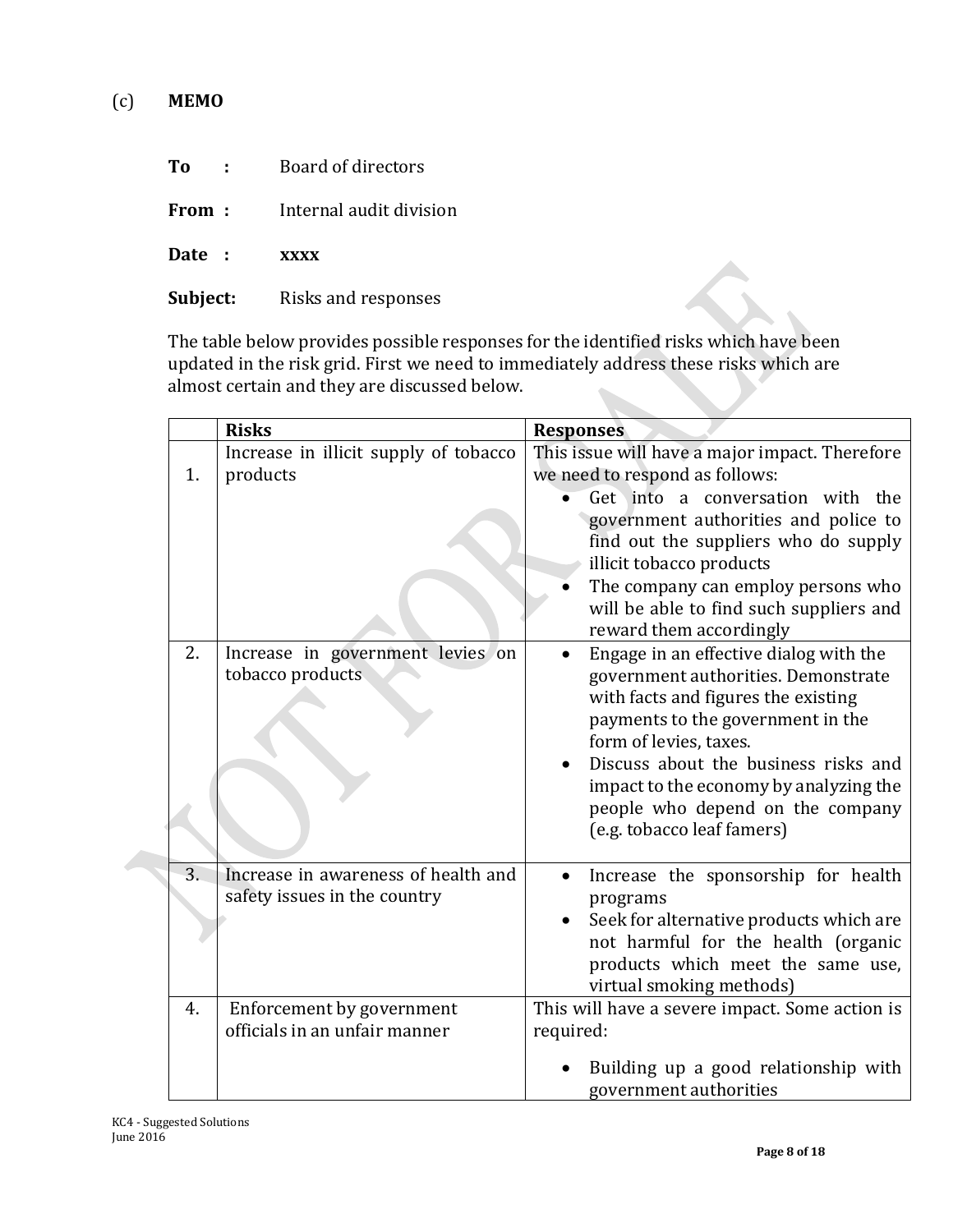|     | <b>Risks</b>                                                                                                                                                                                         | <b>Responses</b>                                                                                                                                                                                                                                                                                                               |
|-----|------------------------------------------------------------------------------------------------------------------------------------------------------------------------------------------------------|--------------------------------------------------------------------------------------------------------------------------------------------------------------------------------------------------------------------------------------------------------------------------------------------------------------------------------|
|     |                                                                                                                                                                                                      | Demonstrate<br>the<br>of<br>the<br>support<br>company for government initiatives                                                                                                                                                                                                                                               |
| 5.  | Increase of graphical health warning<br>in the package up to 100%                                                                                                                                    | This will have a major impact:<br>Have an effective dialog with the<br>government authorities. Demonstrate<br>that this product is already having the<br>graphical warning and communicate<br>the fact that demand will not vary<br>significantly. (All people do not buy<br>packets)                                          |
| 6.  | Reputation risk                                                                                                                                                                                      | The adverse publicities should be avoided:<br>Engage in corporate social<br>responsibility initiatives<br>Disclose in the annual report the<br>contribution made to the society.                                                                                                                                               |
| 7.  | Discontinuation of leaf supply to the<br>company as the farmers<br>have<br>difficulties in cultivation due to<br>weather changes or encouragement<br>by government to shift to other<br>cultivations | Seek for alternative methods of getting<br>tobacco<br>Provide assistance to the farmers<br>with the government<br><b>Discuss</b><br>to<br>convince that there is an economic<br>benefit to the country and they will lose<br>the tax revenue and this will provide<br>employment opportunities. Obtain an<br>insurance policy. |
| 8.  | Imposing of liability for product<br>sold                                                                                                                                                            | Obtain an insurance policy.<br>Legal advice to be obtained                                                                                                                                                                                                                                                                     |
| 9.  | Usage of substitute products.<br>Changes in consumer patterns                                                                                                                                        | Product differentiation to cater to low income<br>groups. Establish a unit to research for<br>innovative products.                                                                                                                                                                                                             |
| 10. | Govt. rules and regulations.                                                                                                                                                                         | Appoint a committee to monitor compliance.                                                                                                                                                                                                                                                                                     |
| 11. | Another manufacturer of tobacco<br>products would enter into<br>the<br>market.                                                                                                                       | Build up the image of the company.<br>Produce innovative products.                                                                                                                                                                                                                                                             |
| 12. | Failure in distribution channels                                                                                                                                                                     | Have a strong relationship with the<br>distributors.<br>Implement a scheme to reward them.                                                                                                                                                                                                                                     |
| 13. | Default in settlement of loans to out<br>growers                                                                                                                                                     | Obtain a security for loans.<br>$\bullet$<br>Introduce CSR projects to enhance the<br>$\bullet$<br>income.                                                                                                                                                                                                                     |

**(Total 25 marks)**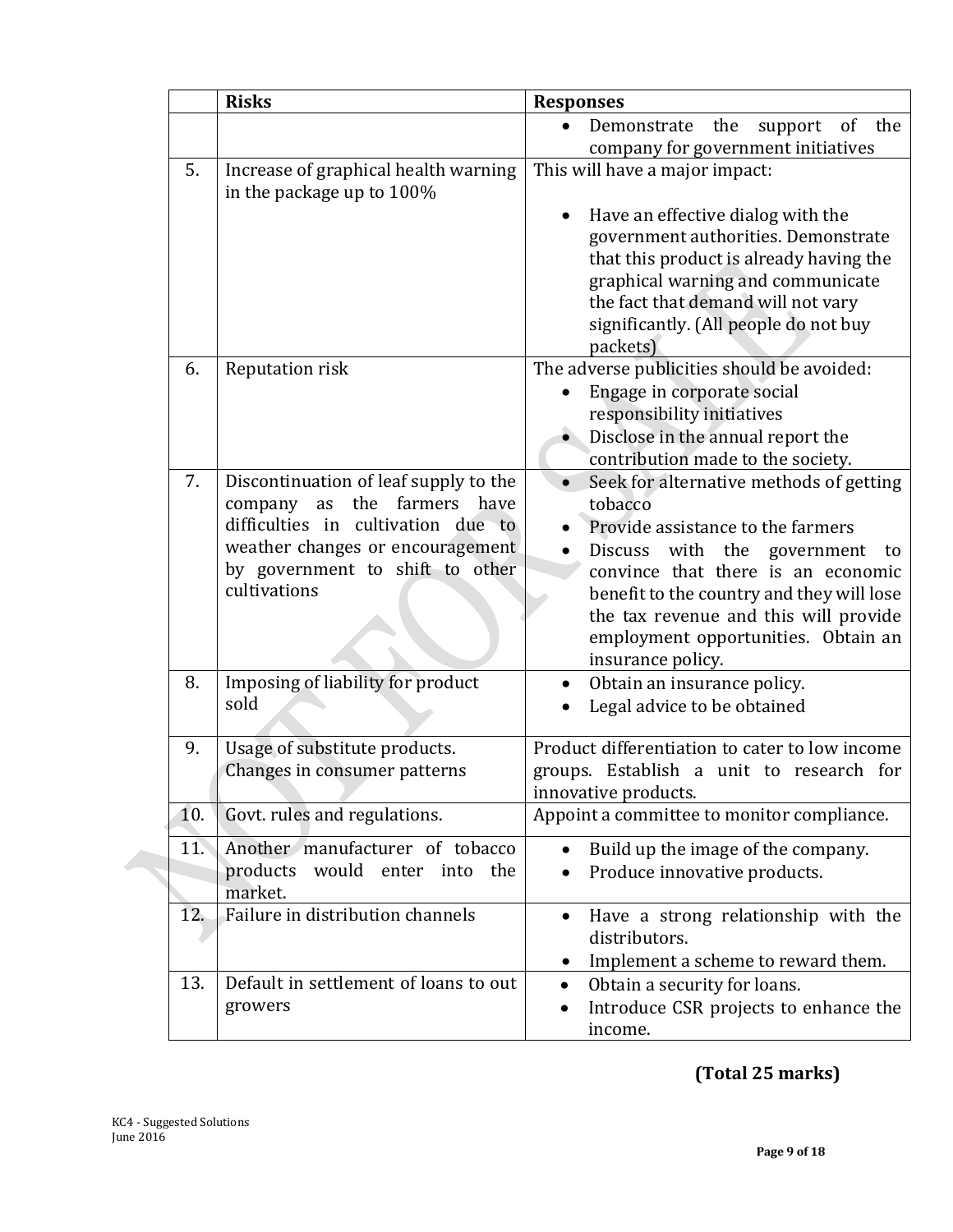## **Answer 03**

| Relevant Learning Outcome/s:                                                         |                                                                                       |  |  |  |
|--------------------------------------------------------------------------------------|---------------------------------------------------------------------------------------|--|--|--|
| 3.1.1                                                                                | Develop an overall audit strategy for an audit engagement, including an audit of the  |  |  |  |
|                                                                                      | financial statements of a group and an SME.                                           |  |  |  |
| 3.2.1.                                                                               | Evaluate financial information and non-financial information relating to economic,    |  |  |  |
|                                                                                      | industry and business matters to identify risk of material misstatements, including   |  |  |  |
|                                                                                      | the financial statements of a group and SME                                           |  |  |  |
| 3.3.1                                                                                | Propose further audit procedures to address identified risk of material               |  |  |  |
| misstatement.                                                                        |                                                                                       |  |  |  |
|                                                                                      | 4.1.2. Advise on the need to change the audit approach for a given scenario.          |  |  |  |
|                                                                                      | 4.2.1. Evaluate the effect of identified misstatements on the audit and the effect of |  |  |  |
|                                                                                      | uncorrected misstatements, if any, on financial statements.                           |  |  |  |
|                                                                                      | 5.2.2. Evaluate the system of quality control of a firm and recommend improvements    |  |  |  |
|                                                                                      | under SLQC1                                                                           |  |  |  |
| 5.3.1. Propose areas that are important in undertaking an engagement quality control |                                                                                       |  |  |  |
|                                                                                      | review for a given engagement.                                                        |  |  |  |
| <b>Suggested Detail Answer:</b>                                                      |                                                                                       |  |  |  |

- (a) **Business risk** is the risk inherent to the company in its operations. Business risk and audit risk are of a different nature.
	- Business risk arises in the operations of a business
	- Audit risk is focused on the financial statements of the business
	- Audit risk exists only in relation to an opinion given by auditors

However, as stated by the audit partner, Mr. Nihal Gunawardena the business risks and audit risks are strongly **connected**. At the most basic level, almost everything that a company does results in some sort of financial effect, and where there are financial transactions there is always the risk that these transactions are incorrectly reported.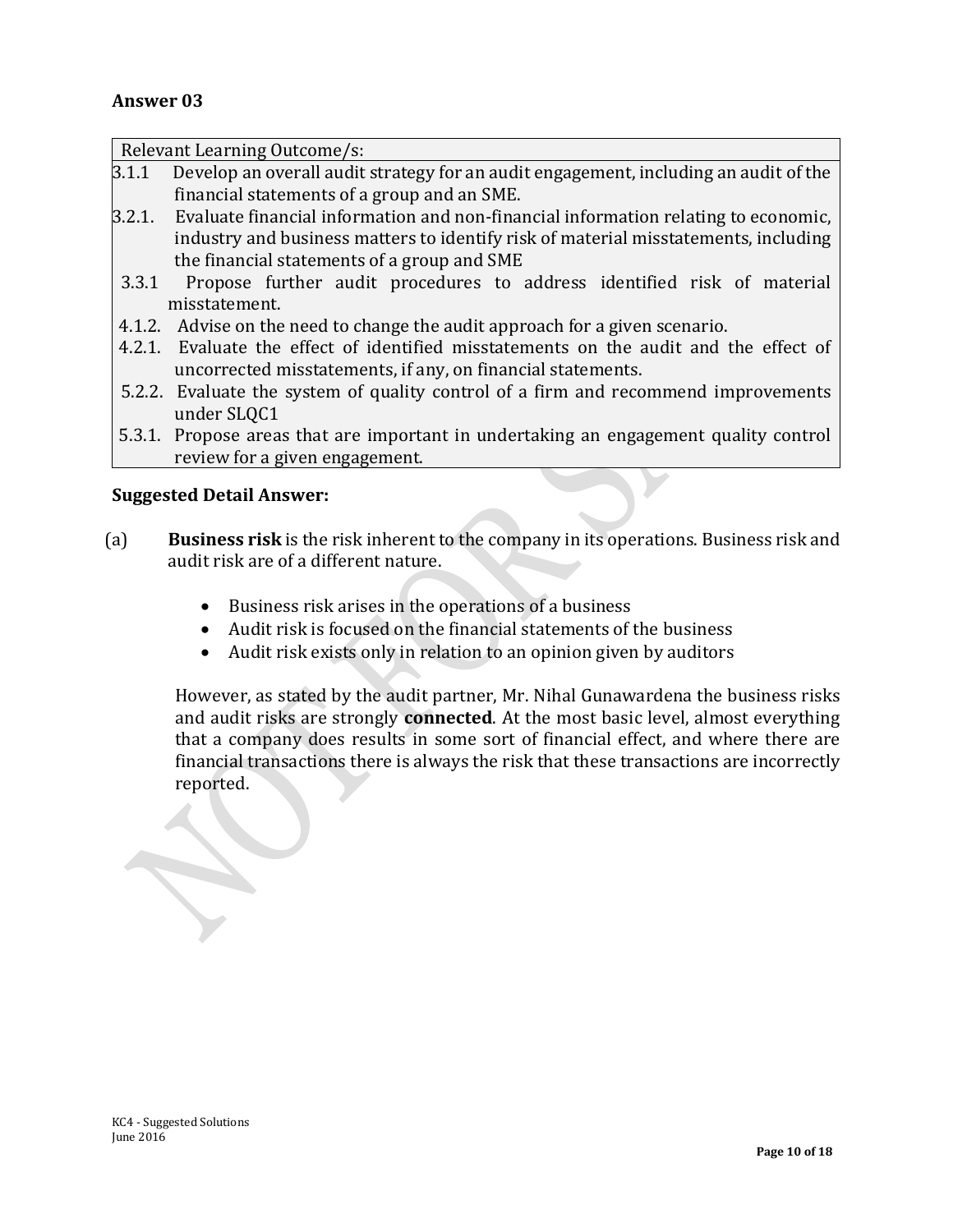| <b>Business risks</b>                                                                                                                                                                                                                                                             | Audit risk resulting from the business risk                                                                                                                                                                                                                                                                                                                                                                                                            |
|-----------------------------------------------------------------------------------------------------------------------------------------------------------------------------------------------------------------------------------------------------------------------------------|--------------------------------------------------------------------------------------------------------------------------------------------------------------------------------------------------------------------------------------------------------------------------------------------------------------------------------------------------------------------------------------------------------------------------------------------------------|
| Super market: There is a risk of increase in<br>cost per customer and therefore will not be<br>able to achieve sales targets / market share<br>in the industry                                                                                                                    | The management has a vision and goals for its<br>business. If the management wants to show good<br>results, there is a possibility of misstating either<br>revenue or costs. For instance fictitious sales could<br>be recorded and all expenses may not be<br>recognized in the books of account. Therefore there<br>is a risk of misstatement in revenue and expenses<br>of the supermarket.<br>Risk of fraud needs to be considered by the auditor. |
| Devaluation of the Sri Lanka Rupee will<br>impact the import cost of LP Gas and the<br>company is compelled to increase the prices<br>by negotiating with the government. There<br>is a risk that the required price increase will<br>be controlled by the regulatory authorities | The profits and margins get affected. This will<br>result in working capital issues. If the situation<br>worsens, the auditor will need to assess the risk of<br>going concern (but very unlikely in this industry).                                                                                                                                                                                                                                   |
| Ruhunu Putra has an objective of creating a<br>world class conglomerate. This will result in<br>diversification in business operations and it<br>will invest in new entities in new business<br>lines. However, this will not generate the<br>return expected by the management.  | $\bullet$<br>This will result in an impairment of<br>investment and the auditor needs to seek<br>audit evidence in this regard<br>Further, this will result in related party<br>$\bullet$<br>transactions. Therefore, the risk of fraud<br>may arise on those transactions and the<br>auditor needs to assess the risk of fraud on<br>related party transactions.                                                                                      |
| Tea<br>is facing<br>Ruhunu Putra<br><b>Exports</b><br>downturn and as a result losses have been<br>incurred                                                                                                                                                                       | The auditor needs to assess the risk of going<br>concern on Ruhunu Putra Tea Exports.                                                                                                                                                                                                                                                                                                                                                                  |
| There are related party transactions (e.g.<br>building given on lease). There will be a<br>business risk that the resulting dues from<br>the transactions will not be recovered                                                                                                   | Risk of impairment of dues from related parties<br>(specially amounts due to LPE from LPTE).                                                                                                                                                                                                                                                                                                                                                           |

For instance in Ruhuna Putra the following risks could be identified:

# (b) **Propose** the risks of material misstatements that E&F needs to consider in planning the entity audit of RPE.

In planning the audit, the auditor carries out certain procedures to identify the audit risks or risks of material misstatement in the financial statements. Based on the available information E&F may consider the below areas which will result in material misstatements in the financial statements: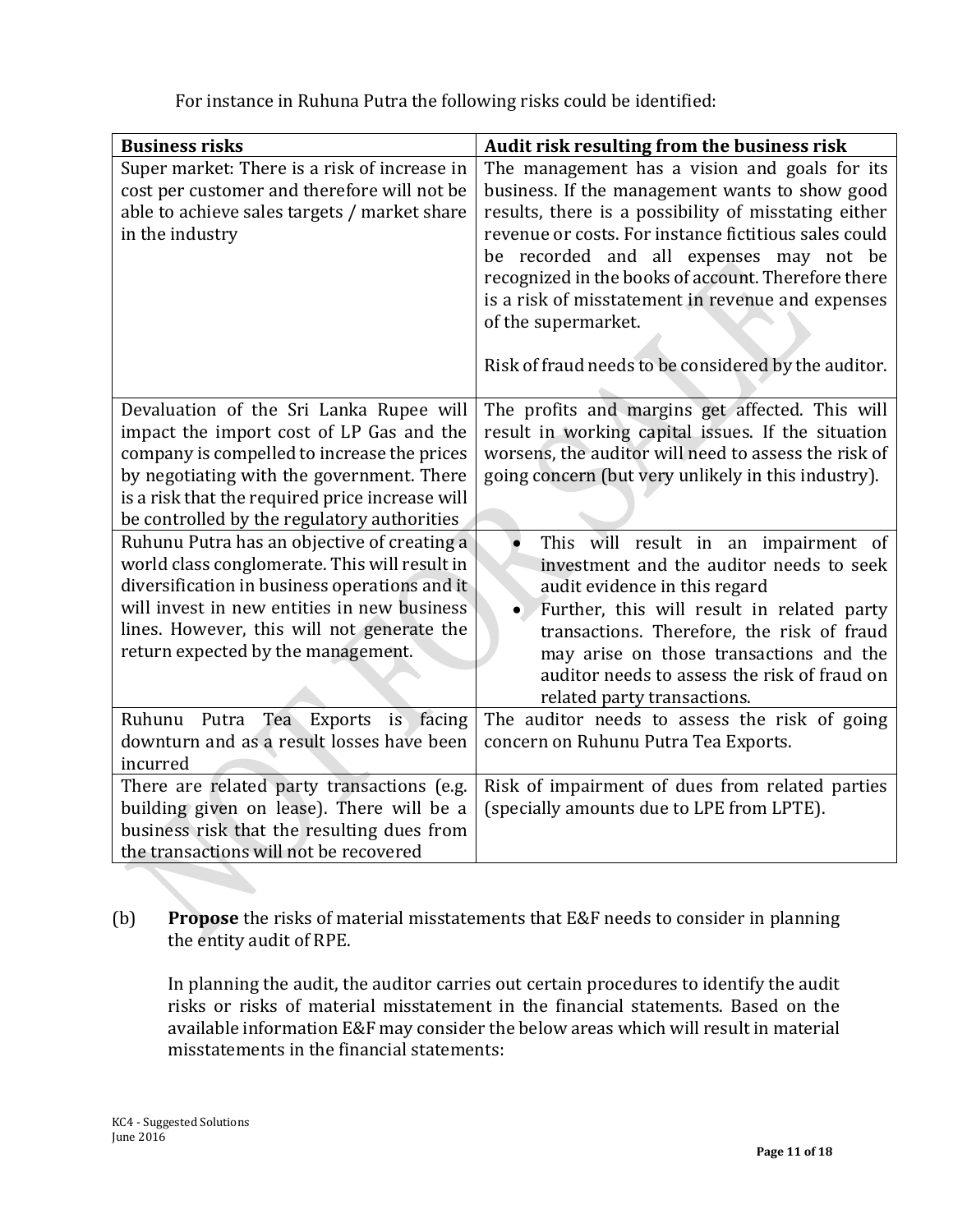- **Investments**: RPE has many subsidiaries. E.g. Supermarket, Tea Export, Air conditioner, Leisure etc. The auditor needs to consider the "valuation" assertion of these investments because as per the given information some subsidiaries are not performing well. Hence, the auditor needs to see whether those investments have been impaired and if so, how the management has identified such impairment charges (its appropriateness).
- **Risk of fraud in revenue recognition**: In every audit this will become a rebuttable presumption. In RPE the auditor may consider this risk because there is a pressure on reduction of prices from the government due to the reduction in world prices and pass the benefit to the customers. As a result, the revenues of RPE may be reduced and the management may not want to recognise a reduction in revenue. Therefore there is a risk of inflating the revenue of RPE.
- **Risk of management override of controls:** In every audit this risk arises (due to the risk of fraud). There can be instances of management overriding the established procedures or policies in order to manipulate the financial results. For instance, by passing journal entries for provisions where there is no certain obligation. Since the share prices also fluctuates, the management may attempt to disclose healthy financial results in order to boost the investor confidence.
- **Inappropriate accounting treatment:** The Company incurs many expenses for employees on training and development. Further, there is a manufacturing plant that carries out a number of branding activities and R&D activities (the scenario does not specify whether there is a separate company for the manufacturing. Therefore, it is assumed that it operates as a business unit of RPE). There is a risk that the company may capitalize these expenses as intangibles.
- **Risk of fraud:** An incident of fraud has been identified related to the ERP system. If RPE is also using the same system, there is a possibility of manipulating the system. Therefore, there is a high risk of fraud.
	- **Investment properties:** The balance sheet of the company reflects investment properties and it seems that the company has adopted the fair value model. The fair valuation is an estimate and there is a risk of deciding inappropriate fair values for investment properties. The income statement reflects the same fair value amount on investment properties as last year. The auditor needs to investigate this.
- **Presentation of financial statements:** This is a PLC and the accounts are published. Those need to be in compliance with Sri Lanka Accounting Standards. As per the given financial statements, the items that need to be presented in OCI have been presented under statement of changes in equity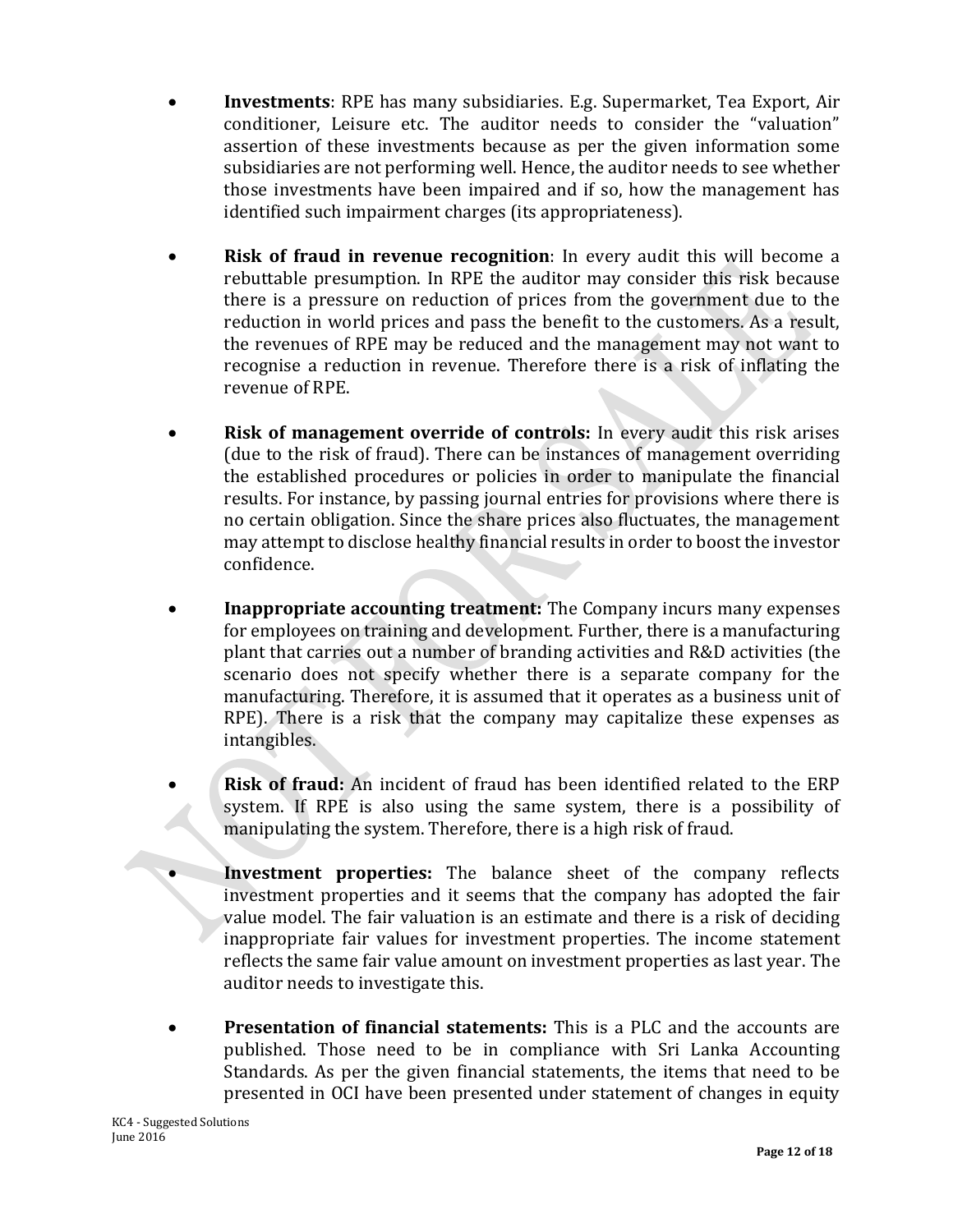(SOCE). LKAS 1 states SOCE should only reflect the transactions with the owners (e.g. dividends, share issue etc.,) therefore, there is a risk that the management has not presented the financials appropriately and disclosures are not properly made (as "Segmental information" of the company is not appropriately presented).

- **Accounting for investment properties**: During the year the company has leased out a building at Wattala. This has to be accounted as investment properties (transfer from PPE to investment properties). There is a risk that this transfer has not taken place appropriately. The variance in investment properties from last year to this year approximates to the fair value gain identified. This implies the above transfer has not taken place appropriately.
- Risk arising from related party transactions.
- (c) **Advise** E&F on specific considerations E&F should consider when planning the group audit of RPE for the year ended 31 March 2016.

As the auditors of Ruhunu Putra group, E&F is responsible for the group opinion. There are a number of subsidiaries in the group. Except one subsidiary, other subsidiaries are audited by E&F. However, the scenario does not provide the details of the shareholding of the Air Condition company and the plastic manufacturing company. Therefore, it is vital that E&F understands the full group structure in order to identify "significant components".

Albert Silva & Co, is the auditor of RPL (Leisure). As per the given financial information the previous financials were not significant to the group results. Although this year, the result of Leisure reflects only about 2% (revenue is less than 1% of group revenue) of group profit, the group auditor may conclude it is not material to the group. However, the assets of Leisure represents 23% of the total assets of the group. Given the fact that Leisure is just a startup company and the significance of the expansion and assets owned, may suggest that this year E&F should obtain deliverables from the component auditor (i.e. Albert Silva & Co), If E&F decides that the Leisure company is included in the scope, it has to decide what sort of deliverables E&F expects from Albert Silva & Co. E&F can request the following:

- A full audit using component materiality
- An audit of specified account balances related to identified significant risks
- Specified audit procedures relating to identified significant risks**.**

If E&F decides the use of a component auditor, it has to consider the independence and competence of the component auditor. Since E&F is the auditor of other components, it is easy for E&F to direct the testing of other entities.

As the group auditor of Ruhunu Putra, E&F is responsible for setting the materiality level for the group financial statements as a whole. Materiality levels should also be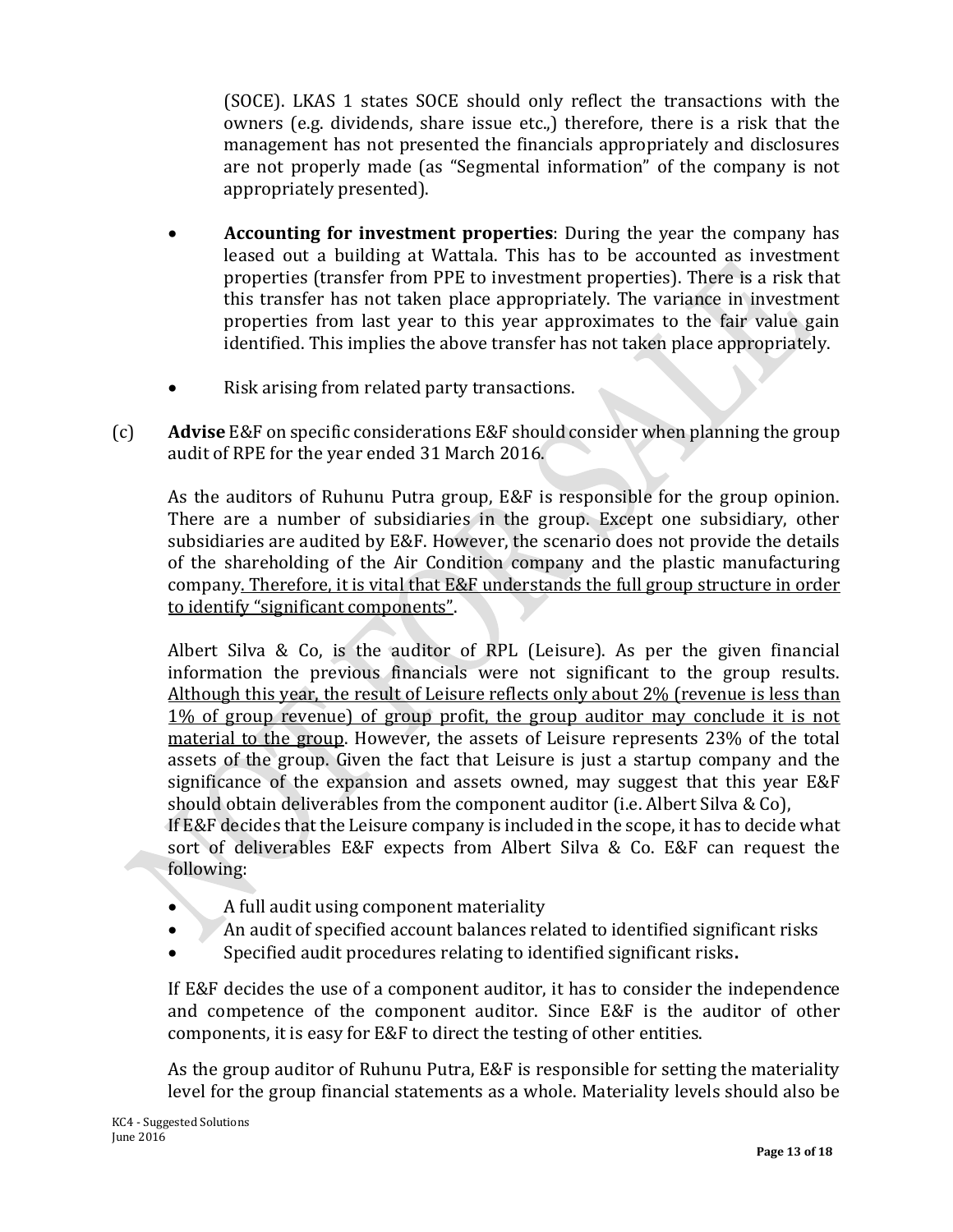set for components which are individually significant. These should be set at a lower level than the materiality level of the group as a whole.

(d) **Evaluate** the impact of the interim audit findings in RPS to the audit strategy of RPS for the audit for the year ended 31 March 2016.

As a result of undertaking initial audit work, auditors may revise their risk assessment and make modifications to their planned approach and procedures. Since the auditors have performed interim work on supermarkets, the interim findings suggest that as the previous year, the auditors will not be able to adopt a control based audit approach. Since the controls have not been implemented effectively, the auditor is not in a position to rely on the controls identified (as give in un-seen scenario).

Since there are deficiencies in the controls, the auditor needs to conduct more extensive substantive testing at the final stage. These involve more audit work in the areas the auditor has identified deficiencies. For instance without relying on the controls over daily reconciliations of sales the auditor needs to design substantive testing to address this deficiency.

Since there had been a fraud and many control deficiencies the auditors can introduce greater unpredictability into the audit procedures. These procedures involve testing low value items, change in the sample selection methods, performing audit procedures on surprise basis etc.

(e) **Evaluate** the effect of present business conditions of RPT to the audit report of RPE for the year ended 31 March 2016.

RPT's revenue is down by 50% during the year compared to the previous year. Although it has made a marginal gross profit, operating losses and net losses have been incurred during the year under review. Further, the industry is in a crisis situation and the cost of production has increased and prices of tea have come down. These conditions may indicate that the going concern of this company is in doubt. As a result, the management is in the process of determining an alternative strategy for this business. However, these are still under discussion and nothing has materialized.

Under the '**going concern assumption**' an entity is viewed as continuing in business for the foreseeable future. General purpose financial statements are prepared on a going concern basis, unless management either intends to liquidate the entity or to cease operations, or has no realistic alternative but to do so. When the use of the going concern assumption is appropriate, assets and liabilities are recorded on the basis that the entity will be able to realise its assets and discharge its liabilities in the normal course of business.

So, now the question is, if management is going to use the going concern assumption, whether it is appropriate. The auditor shall determine whether the financial statements adequately describe the principal events or conditions that may cast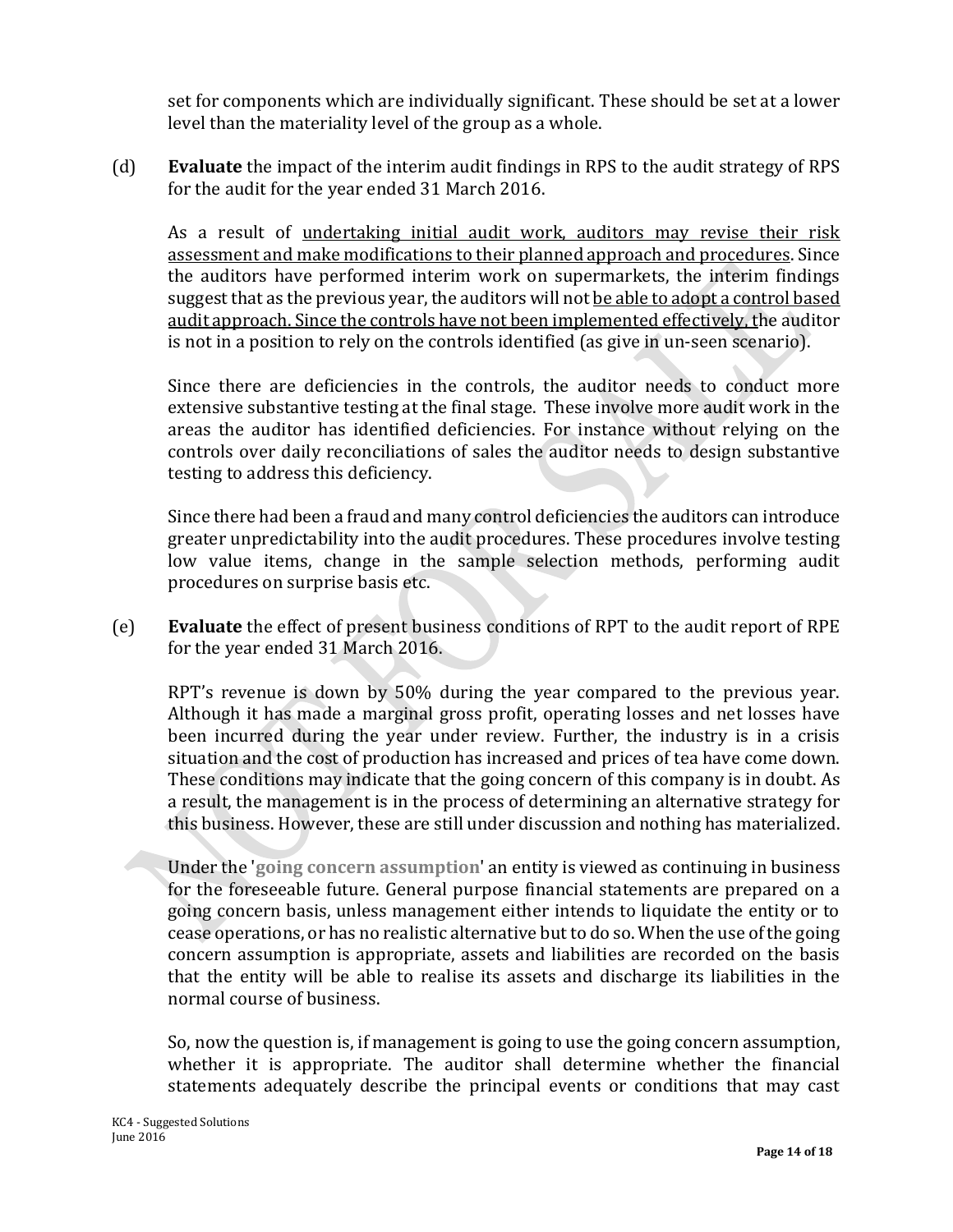significant doubt on the entity's ability to continue as a going concern and management's plans to deal with these events or conditions. They shall also make sure the financial statements clearly disclose that there is a material uncertainty and, therefore, the entity may be unable to realise its assets and discharge its liabilities in the normal course of business.

If adequate disclosure is made in the financial statements, the auditor shall express an unmodified opinion and include an Emphasis of Matter paragraph in the auditor's report to:

- (a) Highlight the existence of a material uncertainty relating to the event or condition that may cast significant doubt on the entity's ability to continue as a going concern; and
- (b) to draw attention to the note in the financial statements that discloses the Matter

If the financial statements have been prepared on a going concern basis, but in the auditor's judgment this is inappropriate, the auditor must express an adverse opinion. This applies regardless of whether the financial statements include disclosure of the inappropriateness of management's use of the going concern assumption.

(f) The view of Kasun, the audit senior of RPE regarding the increase in time cost of engagement by appointing a quality control review partner

**E&F has established policies and procedures over quality control** which must be in accordance with SLSQC 1. **Engagement performance is one aspect** these procedures need to consider. The main objective of appointing a quality control review partner is to **ensure the engagements are performed appropriately and in accordance with the standards (Sri Lanka Auditing Standards).** Appointing of a quality control review partner is a requirement for the audits of **listed companies**. Therefore, in performing the audit of Ruhunu Putra E&F is required to adhere to these policies and procedures.

The quality review partner has a role to play in the audit of RPE. The engagement partner is responsible for discussing significant matters arising with the quality control reviewer and for not issuing the audit report until the quality control review has been completed.

A quality control review should include:

- An evaluation of the **significant judgments** made by the engagement team
- An evaluation of the **conclusions** reached in formulating the auditor's report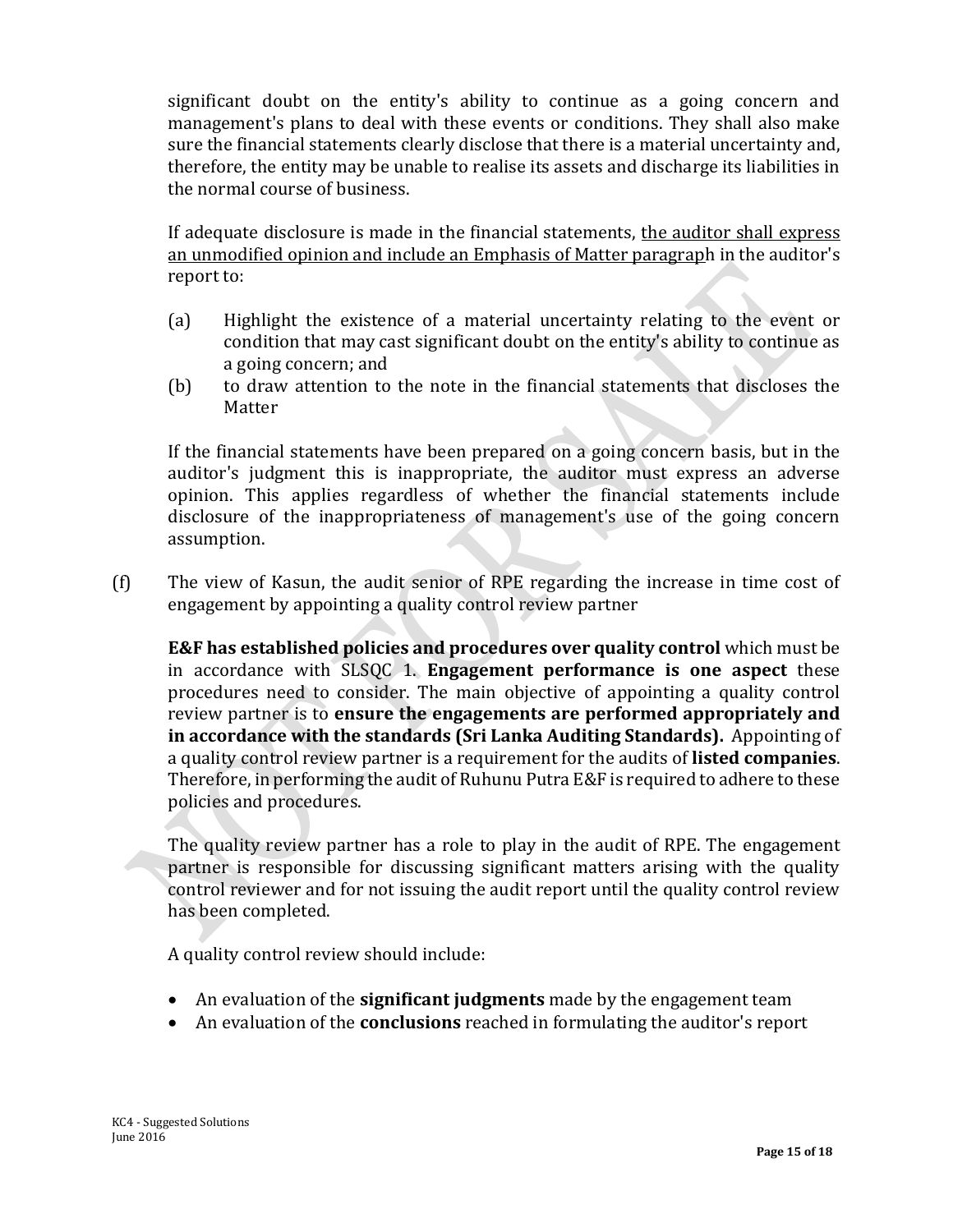Since RPE is a listed company, a quality control review for a listed entity will include;

- Discussion of significant matters with the engagement partner
- Review of financial statements and the proposed report
- Review of selected audit documentation relating to significant audit judgments made by the audit team and the conclusions reached
- Evaluation of the conclusions reached in formulating the auditor's report and consideration of whether the auditor's report is appropriate
- The engagement team's evaluation of the firm's independence towards the audit.
- Significant risks and judgements.
- Significances of corrections and uncorrected misstatements.

The above activities of the quality review partner would definitely require a sufficient time involvement in the audit and this will result in an increase in the time cost of the engagement. This will affect the engagement as well. That's the reason Kasun has a concern. However, there are benefits of appointing a quality control partner as it ensures the engagement quality by avoiding adverse effects. E&F needs to comply with the policies and procedures. Hence, Kasun needs to consider these aspects rather than commenting only on the cost increase.

- (g) Appropriate assurance services
	- (1). Since the audited financial statements are available up to 31 March 2016, E&F can perform a limited review on the financial results up to the quarter ended 30 June 2016. Sri Lanka Standard on Review Engagements (SLSRE) 2400 *Engagements to review financial statements* contains guidance on review engagements and E&F could follow the guidance given in it.

The objective of a review engagement is to enable an auditor to state whether, on the basis of procedures which do not provide all the evidence that would be required in an audit, anything has come to the auditor's attention that causes the auditor to believe that the financial statements are not prepared, in all material respects, in accordance with an identified financial reporting framework.

(2) **Financial due diligence:** Financial due diligence is a review of the target company's **financial position, financial risk and projections**. It is not the same as a statutory audit. E&F can consider performing a financial due diligence for 30 June 2016 figures of Air Cooling (Pvt) Ltd.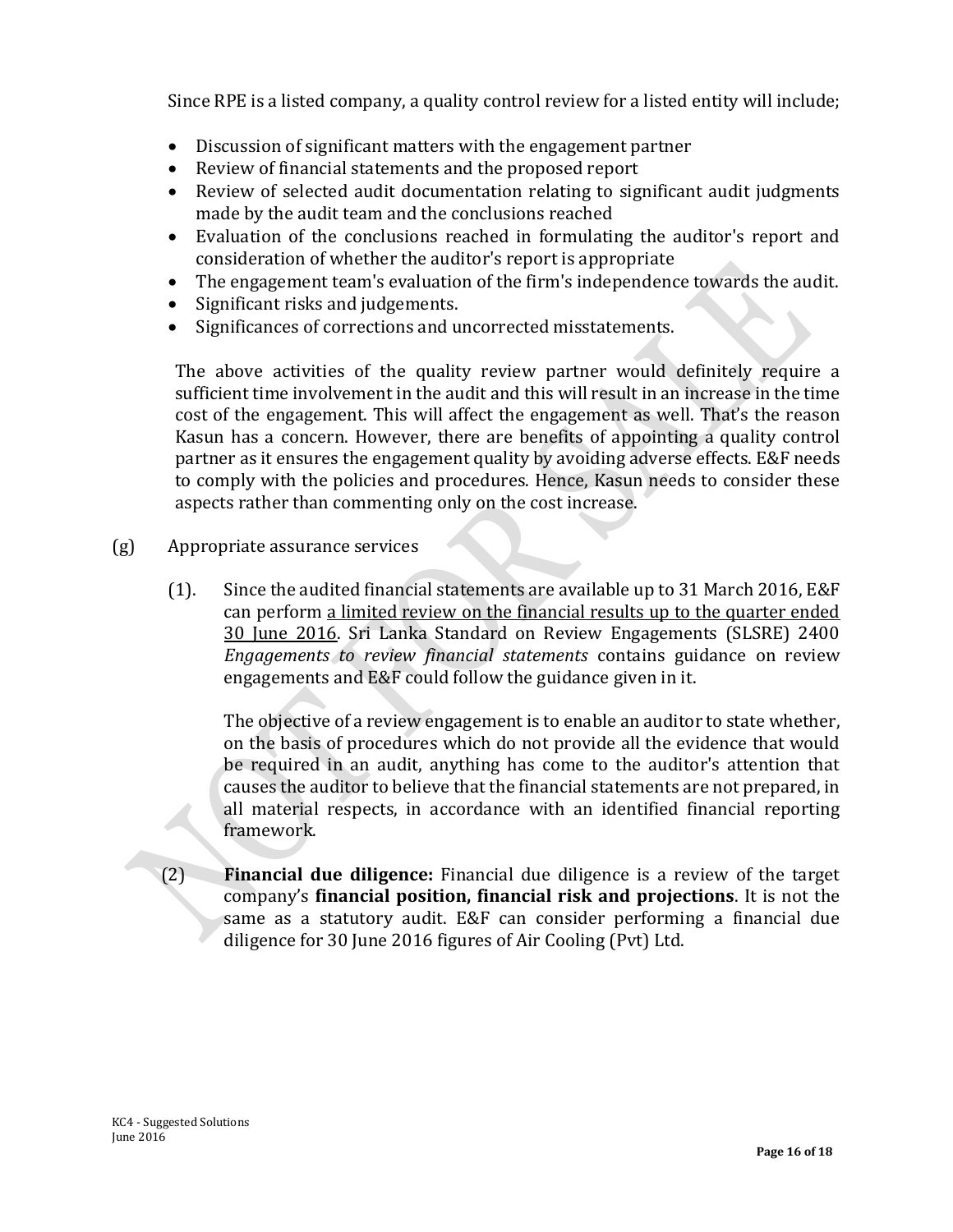(h) Role of forensic auditor

**Forensic accounting** is an undertaking of a financial investigation in response to a particular event, where the findings of the investigation may be used as evidence in court or to otherwise help resolve disputes. Since there is a fraud incident at RPS, the management can obtain the services of forensic accountant.

Forensic auditors have specific knowledge and competencies on fraud investigations as well as an investigative mindset and they will apply specific professional accounting and investigation skills.

The forensic auditor will do the investigation to assist management to:

- Quantify the losses incurred from the fraud incident at RPS including any commissions / bribes paid to third parties.
- Identifying the intentional misstatements in financial information, such as overstatement of revenue and earnings and understatement of costs and expenses

Forensic accountants may also be engaged to act in an advisory capacity to assist the directors of RPS in developing more effective controls to reduce the risks of fraud.

**(Total 50 marks)**